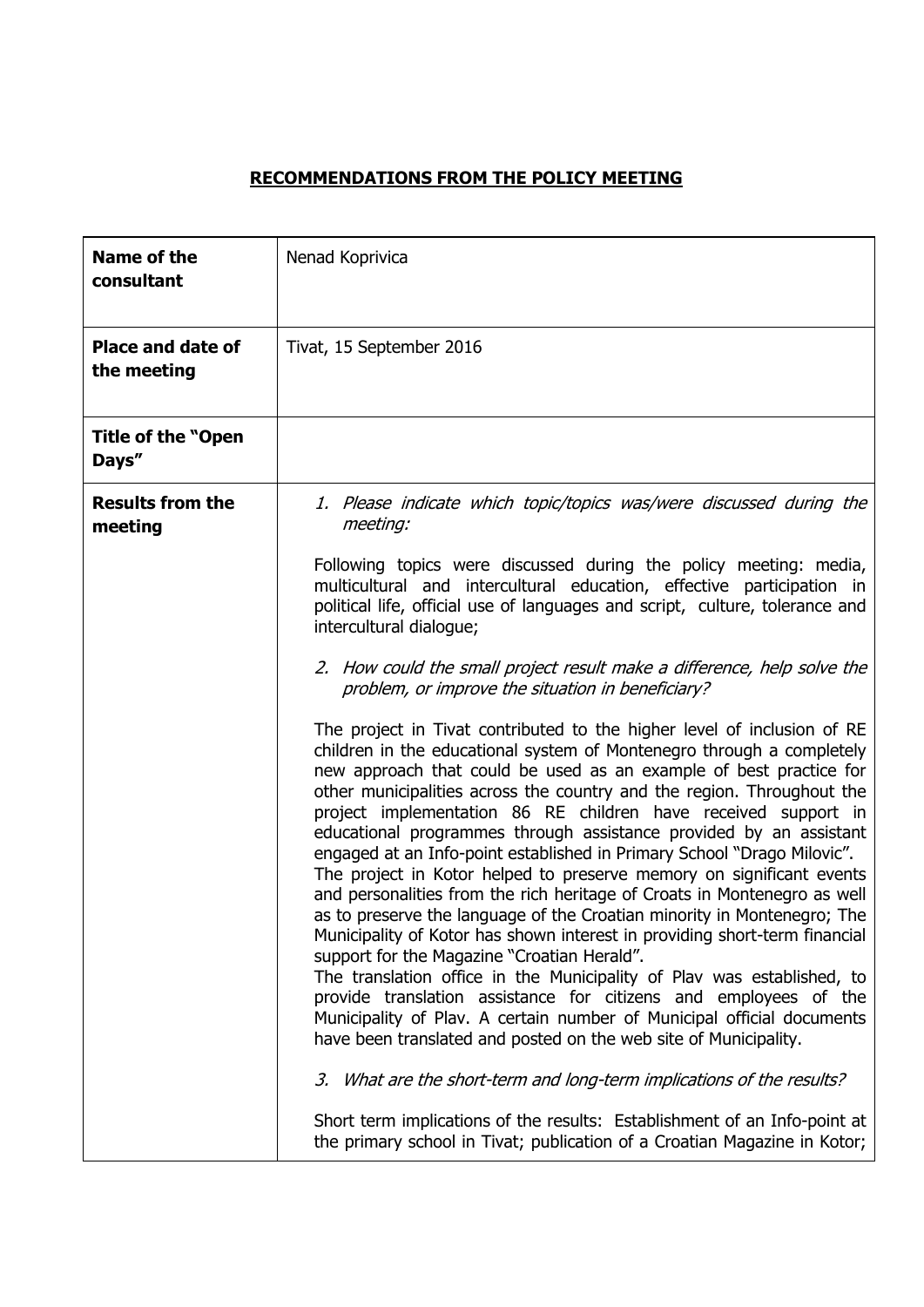|                                                                             | the provision of equipment for simultaneous interpretation as well as<br>furniture provision for the office for the interpreters in Plav.                                                                                                                                                                                                                                                                                                                                                                                                                                                                                                                                                                                                                                                                                                                                                                                                                      |
|-----------------------------------------------------------------------------|----------------------------------------------------------------------------------------------------------------------------------------------------------------------------------------------------------------------------------------------------------------------------------------------------------------------------------------------------------------------------------------------------------------------------------------------------------------------------------------------------------------------------------------------------------------------------------------------------------------------------------------------------------------------------------------------------------------------------------------------------------------------------------------------------------------------------------------------------------------------------------------------------------------------------------------------------------------|
|                                                                             | Long term implications of the results: Strengthening of cooperation and<br>of the role of civil society organizations in promoting and protecting<br>minority rights at the local level; project teams have developed new<br>skills in project management and project coordination which will<br>facilitate the implementation of subsequent projects; the inclusion of<br>Egyptian and Roma children in the education system of Montenegro<br>including increasing of their educational achievement in the Municipality<br>of Tivat; the info-point office in Tivat school became an important social<br>service and tool for additional support and assistance for RE children and<br>their parents within the educational system of Montenegro; The<br>equipment for simultaneous interpretation as well as furnishing the office<br>for the interpreters in Plav is the short term action, but the impact of<br>that action is a long term sustainability. |
|                                                                             | 4. How do the results relate to other municipalities in<br>the<br>beneficiary/region?                                                                                                                                                                                                                                                                                                                                                                                                                                                                                                                                                                                                                                                                                                                                                                                                                                                                          |
|                                                                             | The project in Tivat has been considered as an example of best practice<br>that could be of use for other municipalities, not only in Montenegro but<br>in the whole region of South East Europe. This project has shown that<br>the synergy of all interested partners: local-government, NGOs,<br>educational institutions and other interested actors, can produce a great<br>impact on minority rights at the local level. The municipality of Tivat is<br>the only municipality in Montenegro where the working position of the<br>adviser for human and minority rights is systematically scheduled.                                                                                                                                                                                                                                                                                                                                                     |
| <b>Compliance of the</b><br><b>Small Project</b><br><b>Results with the</b> | 1. Which Article(s) of the FCNM relates to the main Project findings?<br>Following Articles of the FCNM relates to the main Project findings:                                                                                                                                                                                                                                                                                                                                                                                                                                                                                                                                                                                                                                                                                                                                                                                                                  |
| last findings of the<br><b>FCNM</b>                                         | Article 9 (the right to freedom of expression of every person belonging<br>to a national minority includes freedom to hold opinions and to receive<br>and impart information and ideas in the minority language, without<br>interference by public authorities and regardless of frontiers) $-$ <b>Project</b><br>in Kotor                                                                                                                                                                                                                                                                                                                                                                                                                                                                                                                                                                                                                                     |
|                                                                             | Article 10 (every person belonging to a national minority has the right to<br>use freely and without interference his or her minority language, in<br>private and in public, orally and in writing) $-$ Project in Plav                                                                                                                                                                                                                                                                                                                                                                                                                                                                                                                                                                                                                                                                                                                                        |
|                                                                             | Article 12 (take measures in the fields of education and research to<br>foster knowledge of the culture, history, language and religion of their<br>national minorities and of the majority) $-$ Project in Tivat                                                                                                                                                                                                                                                                                                                                                                                                                                                                                                                                                                                                                                                                                                                                              |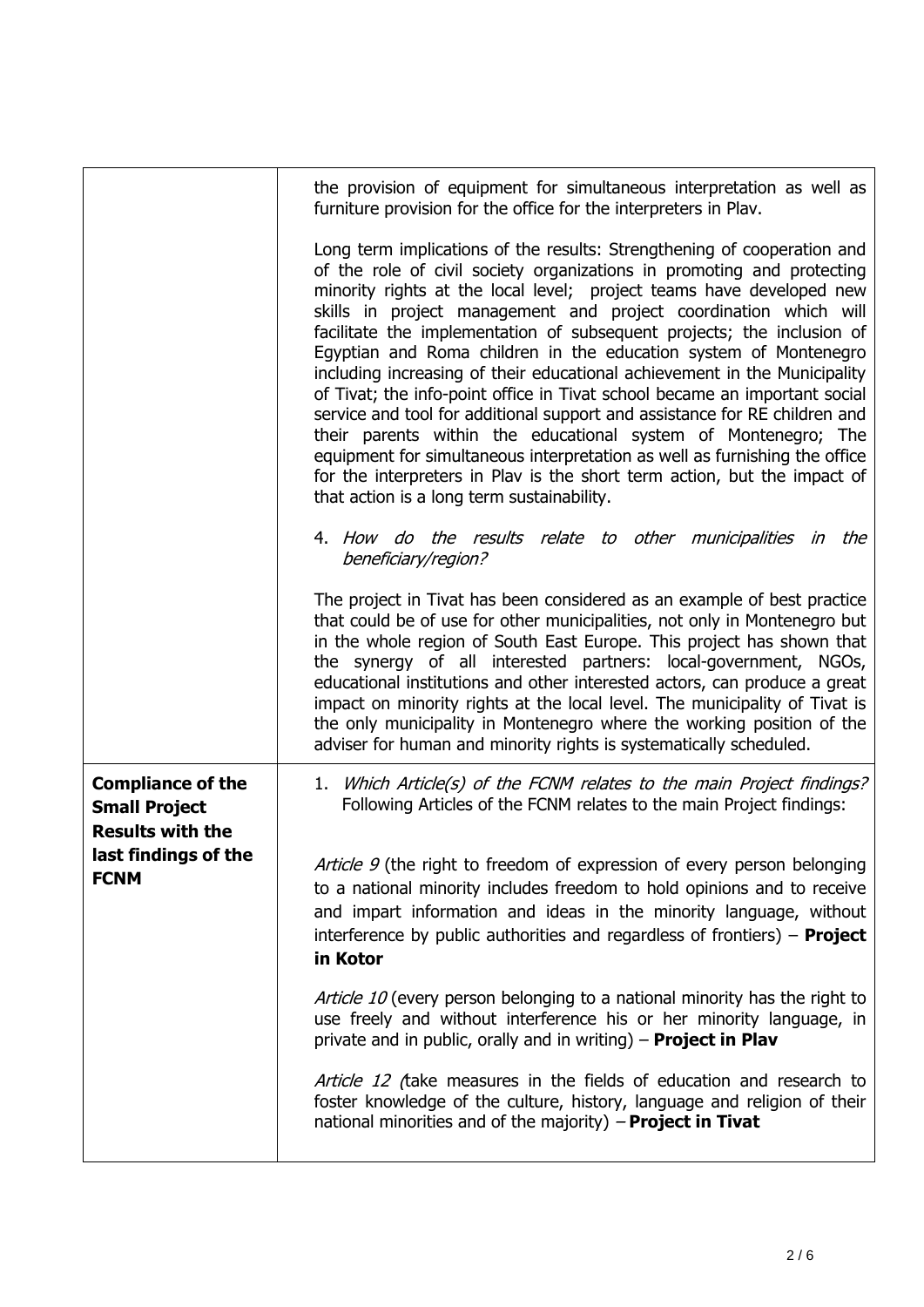|                                                                                                                     | 2. Please indicate the relation between the Project's findings and the<br>last Advisory Committee Opinion and the Committee of Experts<br>Resolution. (236):                                                                                                                                                                                                                                                                                     |
|---------------------------------------------------------------------------------------------------------------------|--------------------------------------------------------------------------------------------------------------------------------------------------------------------------------------------------------------------------------------------------------------------------------------------------------------------------------------------------------------------------------------------------------------------------------------------------|
|                                                                                                                     | RE assistants in education have no clearly defined legal status and are<br>employed on temporary contracts, which makes their situation difficult<br>and discouraging for qualified people to seek this type of employment.<br>(239): To increase efforts to raise public awareness about the history<br>and cultural heritage of different ethnic groups; redouble efforts to<br>eliminate the disadvantages faced by RE children in education; |
| <b>Compliance of the</b>                                                                                            | 1. Which Article(s) of the ECRML relates to the main Project findings?                                                                                                                                                                                                                                                                                                                                                                           |
| <b>Small Project</b><br><b>Results with the</b><br>last findings of the<br><b>ECRML/where</b><br>applicable         | <b>Article 10 (Project in Plav)</b>                                                                                                                                                                                                                                                                                                                                                                                                              |
|                                                                                                                     | 2. Please indicate the relation between the Project's results and the last<br>Committee of Experts' Evaluation Report and the Committee of<br><b>Experts Recommendations.</b>                                                                                                                                                                                                                                                                    |
|                                                                                                                     | In the second evaluation report, the Committee of Experts encouraged<br>the authorities to find appropriate solutions to the underrepresentation<br>of Croatian language in the media, in close cooperation with those who<br>speak it. (Project in Kotor.)<br>C. As for the field of administration, Albanian language effectively used<br>by local authorities in those municipalities where the language in official<br>use.                  |
|                                                                                                                     | E. There is a need to increase public awareness about the Bosniak and<br>Croatian cultures and traditions that are present in Montenegro.                                                                                                                                                                                                                                                                                                        |
|                                                                                                                     | 3. To clarify in the legislation that the users of the Albanian language<br>may submit oral or written applications to local branches of state<br>administration and receive a reply in that language.                                                                                                                                                                                                                                           |
|                                                                                                                     | In municipalities where the Albanian language in official use, Montenegro<br>demonstrates best practice in the implementation of the Charter.                                                                                                                                                                                                                                                                                                    |
| <b>Main</b><br>strategic/legislative<br>and institutional<br>framework dealing<br>with minorities in<br>beneficiary | 1. What are the main strategies/policies/legislation related with<br>minorities Strategy for RE population from 2016-2020;                                                                                                                                                                                                                                                                                                                       |
|                                                                                                                     | Local plans for inclusion for RE population;                                                                                                                                                                                                                                                                                                                                                                                                     |
|                                                                                                                     | 2. What are the main central institutions responsible for minorities                                                                                                                                                                                                                                                                                                                                                                             |
|                                                                                                                     | Ministry of Human and Minority Rights, Ombudsman;                                                                                                                                                                                                                                                                                                                                                                                                |
| <b>Compliance of the</b><br><b>Small Project</b>                                                                    | 3. How do the Project's results comply with the national legislation and                                                                                                                                                                                                                                                                                                                                                                         |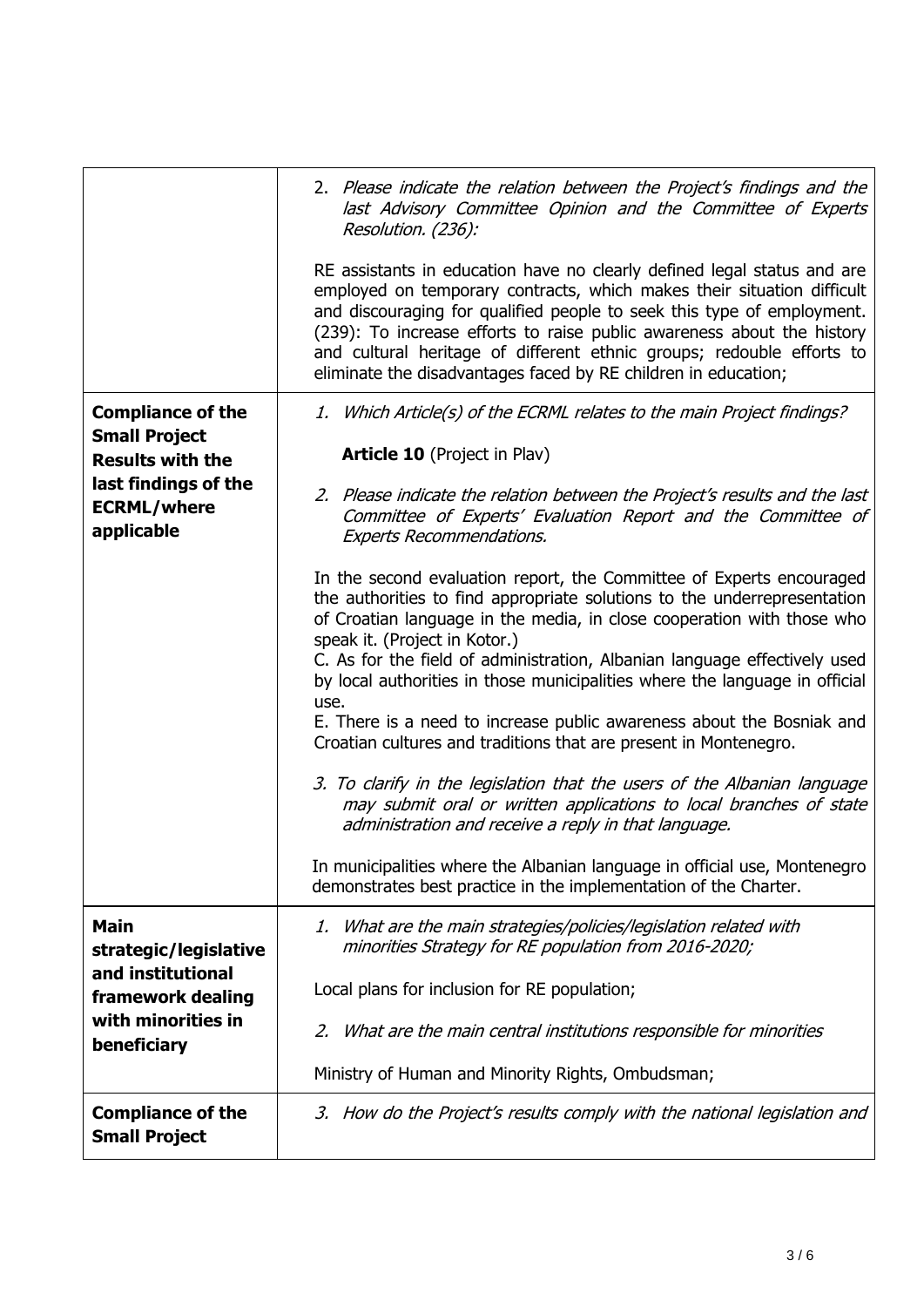| <b>Results with the</b><br>minority policies in<br>beneficiary | local action plans?                                                                                                                                                                                                                                                                                                                                                                                                                                                                                                                                                                                                                                                                                                                                                                                                                                                                                                   |
|----------------------------------------------------------------|-----------------------------------------------------------------------------------------------------------------------------------------------------------------------------------------------------------------------------------------------------------------------------------------------------------------------------------------------------------------------------------------------------------------------------------------------------------------------------------------------------------------------------------------------------------------------------------------------------------------------------------------------------------------------------------------------------------------------------------------------------------------------------------------------------------------------------------------------------------------------------------------------------------------------|
|                                                                | Throughout the project implementation in Tivat, 86 RE children has<br>received support in educational programmes through assistance<br>provided by an assistant. It has contributed to the higher level of<br>inclusion of RE children in the educational system of Montenegro. This<br>has contributed to the implementation of the relevant minority policies in<br>Montenegro.                                                                                                                                                                                                                                                                                                                                                                                                                                                                                                                                     |
|                                                                | Throughout the project implementation in Plav, the situation regarding<br>protection of minority languages has been improved. It complies with the<br>Statute of the Municipality of Plav, which provides an explicit obligation<br>for local-government bodies, public institutions and enterprises founded<br>by the Municipality, to provide the use of the Bosnian, Albanian and<br>Serbian language for citizens in all types of proceedings before these<br>bodies.                                                                                                                                                                                                                                                                                                                                                                                                                                             |
|                                                                | Municipality of Kotor has already adopted strategic document for the<br>promotion and realization of minority rights - Local plan for inclusion for<br>RE which defines local policies for inclusion of RE population.                                                                                                                                                                                                                                                                                                                                                                                                                                                                                                                                                                                                                                                                                                |
| <b>Policy</b><br><b>Recommendations</b>                        | 1. Specifically state what should be done, the steps required to<br>implement the recommendations, and the resources needed;                                                                                                                                                                                                                                                                                                                                                                                                                                                                                                                                                                                                                                                                                                                                                                                          |
|                                                                | The need for cooperation with RE NGOs is underlined. One of the main<br>challenges in the future is to secure the position of the RE mediators, as<br>they should be part of the systematic legal solutions. Despite the ethnic<br>diversity in the Municipality of Kotor, it is underlined that Statute of<br>Kotor does not contain legal guarantees or provisions relating to the<br>protection of minority rights in any social sphere (education, culture,<br>non-discrimination etc.).                                                                                                                                                                                                                                                                                                                                                                                                                          |
|                                                                | 2. Indicate the benefits that could be achieved and what problems<br>could be corrected or avoided;                                                                                                                                                                                                                                                                                                                                                                                                                                                                                                                                                                                                                                                                                                                                                                                                                   |
|                                                                | Ministry of Education should help that more RE children become part of<br>the education system; the municipality of Tivat is the only municipality in<br>Montenegro where the working position of the adviser for human and<br>minority rights is systematically scheduled. It should be good practice<br>and examples for other municipalities to do the same; The office of the<br>RE mediator should remain within the school; It is necessary to work on<br>the further education and sensibilisation of the education staff in order<br>to eliminate stereotypes and prejudices on RE population; the Ministry of<br>education should take responsibility for the RE mediators in the<br>education system as well to legally systemize that position; Also, Ministry<br>of Education should be aware of the fact that RE children but also<br>parents need support and help from the RE assistant when enrolling |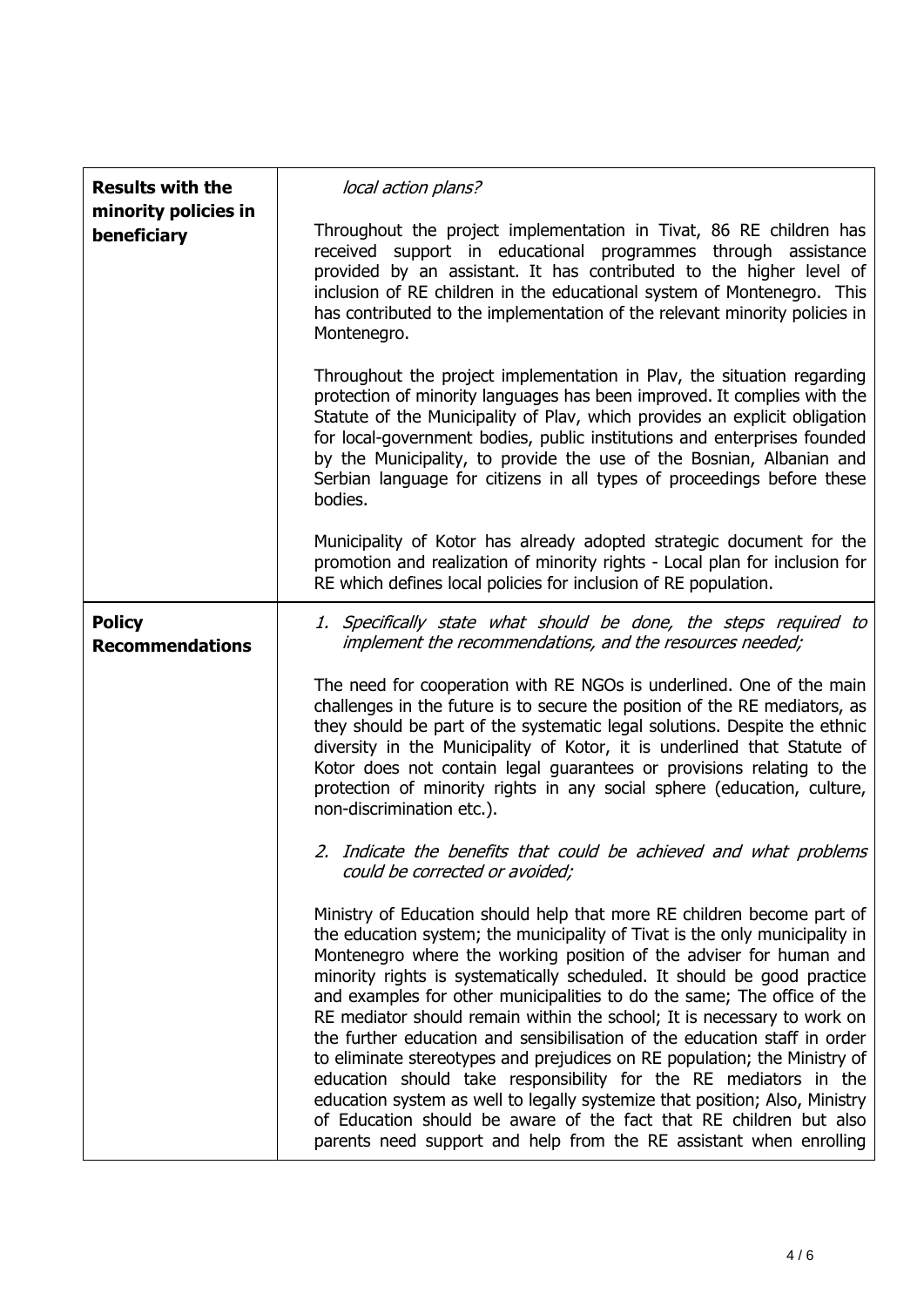|                                                                                  | their children to the school, since they do not know official language;<br>Municipality of Plav should provide sustainability for the translation<br>office.                                                                                                                                                                                                                                                                                                                                                                                                                                                                            |
|----------------------------------------------------------------------------------|-----------------------------------------------------------------------------------------------------------------------------------------------------------------------------------------------------------------------------------------------------------------------------------------------------------------------------------------------------------------------------------------------------------------------------------------------------------------------------------------------------------------------------------------------------------------------------------------------------------------------------------------|
|                                                                                  | 3. Indicate the feasibility of the proposed recommendation;                                                                                                                                                                                                                                                                                                                                                                                                                                                                                                                                                                             |
|                                                                                  | The clear political will is necessary to fulfill proposed recommendations.                                                                                                                                                                                                                                                                                                                                                                                                                                                                                                                                                              |
| <b>Recommendations</b><br>for the relevant<br>institutions in the<br>beneficiary | 1. Make formal recommendations that best support the main Projects'<br>results.                                                                                                                                                                                                                                                                                                                                                                                                                                                                                                                                                         |
|                                                                                  | Recommendations for the national / central Government<br>institutions:                                                                                                                                                                                                                                                                                                                                                                                                                                                                                                                                                                  |
|                                                                                  | 1. More active and inclusive role of the Ministry of Education and Ministry<br>of Culture                                                                                                                                                                                                                                                                                                                                                                                                                                                                                                                                               |
|                                                                                  | 2. The principle of affirmative actions should be better promoted.                                                                                                                                                                                                                                                                                                                                                                                                                                                                                                                                                                      |
|                                                                                  | 3. Additional efforts need to be done in order to find systematic solutions<br>for providing long-term sustainability of programmes related to<br>publication of magazines of national minorities have at local and national<br>level in Montenegro;                                                                                                                                                                                                                                                                                                                                                                                    |
|                                                                                  | <b>Recommendations for the local governments</b>                                                                                                                                                                                                                                                                                                                                                                                                                                                                                                                                                                                        |
|                                                                                  | Tivat:                                                                                                                                                                                                                                                                                                                                                                                                                                                                                                                                                                                                                                  |
|                                                                                  | 1. Municipality of Tivat should develop a proper strategic framework<br>which will define medium to longer term strategic guidelines for<br>protection and inclusion of RE population;<br>2. Action plan for protection of rights of RE population 2016-2020 have<br>to be adopted by Municipality of Tivat;                                                                                                                                                                                                                                                                                                                            |
|                                                                                  | Kotor:                                                                                                                                                                                                                                                                                                                                                                                                                                                                                                                                                                                                                                  |
|                                                                                  | 3. The Municipality of Kotor should develop proper strategic framework<br>which will define medium to longer term strategic guidelines for<br>protection and promotion of minority rights of Croat national<br>minority;<br>4. Considering the ethnic diversity in Municipality of Kotor, adequate<br>legal provisions in relation to protection of minority rights should be<br>introduced in the Statute of Kotor;<br>5. The Municipality of Kotor should have more proactive role and<br>demonstrate stronger willingness to take an appropriate leadership<br>role in realization of projects and activities aimed at promotion and |